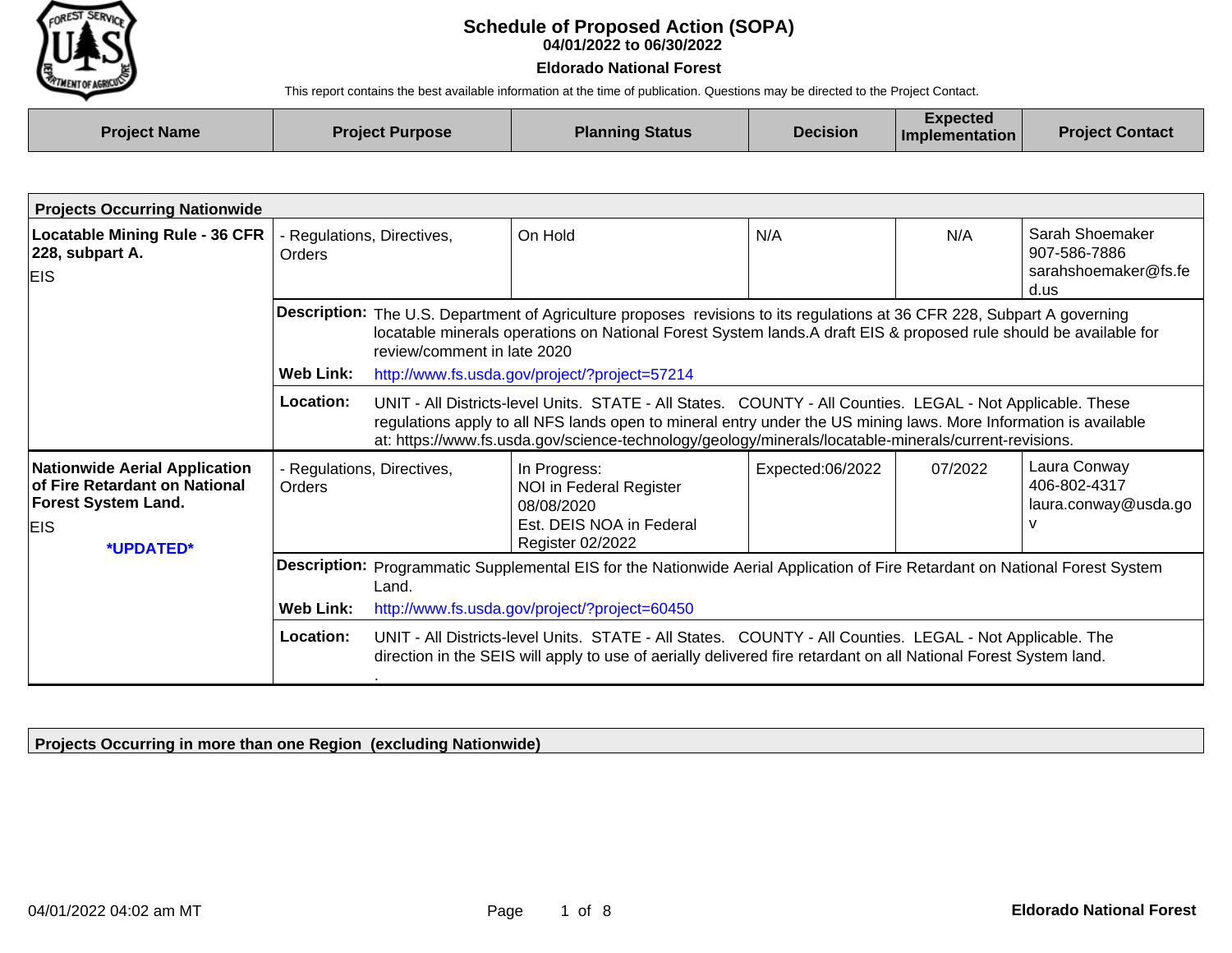| <b>Project Name</b>                                               | <b>Project Purpose</b>                                                                                                                            | <b>Planning Status</b>                                                                                                                                                                                                                                                                                                                      | <b>Decision</b>  | <b>Expected</b><br>Implementation | <b>Project Contact</b>                                     |  |  |  |
|-------------------------------------------------------------------|---------------------------------------------------------------------------------------------------------------------------------------------------|---------------------------------------------------------------------------------------------------------------------------------------------------------------------------------------------------------------------------------------------------------------------------------------------------------------------------------------------|------------------|-----------------------------------|------------------------------------------------------------|--|--|--|
| Projects Occurring in more than one Region (excluding Nationwide) |                                                                                                                                                   |                                                                                                                                                                                                                                                                                                                                             |                  |                                   |                                                            |  |  |  |
| Tahoe 200 Events<br>ICE.                                          | - Recreation management<br>- Special use management                                                                                               | Developing Proposal<br>Est. Scoping Start 05/2022                                                                                                                                                                                                                                                                                           | Expected:07/2022 | 08/2022                           | Kimberly Felton<br>530/543-2651<br>kimberlyfelton@fs.fed.u |  |  |  |
|                                                                   | <b>Description:</b> Authorize a 3-part foot-race event surrounding Lake Tahoe Basin on existing roads and trails through a special<br>use permit. |                                                                                                                                                                                                                                                                                                                                             |                  |                                   |                                                            |  |  |  |
|                                                                   | Location:<br>Tahoe Rim Trail.                                                                                                                     | UNIT - Pacific Ranger District, Placerville Ranger District, Truckee Ranger District, Lake Tahoe Basin Mgt Unit,<br>Carson Ranger District. STATE - California, Nevada. COUNTY - Alpine, El Dorado, Placer, Douglas, Washoe,<br>Carson City (city). LEGAL - Not Applicable. Around the Lake Tahoe Basin using system roads and trails. Uses |                  |                                   |                                                            |  |  |  |

| R5 - Pacific Southwest Region<br>Eldorado National Forest, Forestwide (excluding Projects occurring in more than one Forest) |                         |                                                                                                                                                                                                                       |                                                                                                            |                  |         |                                  |  |  |  |
|------------------------------------------------------------------------------------------------------------------------------|-------------------------|-----------------------------------------------------------------------------------------------------------------------------------------------------------------------------------------------------------------------|------------------------------------------------------------------------------------------------------------|------------------|---------|----------------------------------|--|--|--|
| <b>Eldorado National Forest Over</b><br><b>Snow Vehicle Use Designation</b>                                                  | - Recreation management |                                                                                                                                                                                                                       | In Progress:<br><b>Objection Period Legal Notice</b>                                                       | Expected:05/2022 | 08/2022 | <b>Katy Parr</b><br>530-621-5203 |  |  |  |
| <b>EIS</b>                                                                                                                   |                         |                                                                                                                                                                                                                       | 11/02/2018                                                                                                 |                  |         | katy.parr@usda.gov               |  |  |  |
| *UPDATED*                                                                                                                    |                         | Description: Proposal to designate over-snow vehicle (OSV) areas and trails for public OSV use, consistent with Subpart C of<br>the Travel Management Regulations, and identify OSV trails where grooming will occur. |                                                                                                            |                  |         |                                  |  |  |  |
|                                                                                                                              | Web Link:               | http://www.fs.usda.gov/project/?project=46034                                                                                                                                                                         |                                                                                                            |                  |         |                                  |  |  |  |
|                                                                                                                              | Location:               | LEGAL - Not Applicable. Entire forest.                                                                                                                                                                                | UNIT - Eldorado National Forest All Units. STATE - California. COUNTY - Alpine, Amador, El Dorado, Placer. |                  |         |                                  |  |  |  |

| <b>Eldorado National Forest</b>                |                                                                                                    | Amador Ranger District (excluding Projects occurring in more than one District)                                                                                                                                                         |     |     |                                                 |  |  |  |
|------------------------------------------------|----------------------------------------------------------------------------------------------------|-----------------------------------------------------------------------------------------------------------------------------------------------------------------------------------------------------------------------------------------|-----|-----|-------------------------------------------------|--|--|--|
| <b>Cole Forest Health Project</b><br><b>EA</b> | - Forest products<br>- Vegetation management<br>(other than forest products)<br>- Fuels management | On Hold                                                                                                                                                                                                                                 | N/A | N/A | Marc Young<br>209-295-5955<br>mdyoung@fs.fed.us |  |  |  |
|                                                | reconstructing roads.                                                                              | Description: Reduce hazardous fuels, improve forest health, enhance watershed conditions, and re-establish a sustainable<br>landscape on approximately 500 acres by commercially and pre-commercially thinning, understory burning, and |     |     |                                                 |  |  |  |
|                                                | Location:                                                                                          | UNIT - Amador Ranger District. STATE - California. COUNTY - Amador. LEGAL - Not Applicable. South of<br>Highway 88 and Bear River Reservoir.                                                                                            |     |     |                                                 |  |  |  |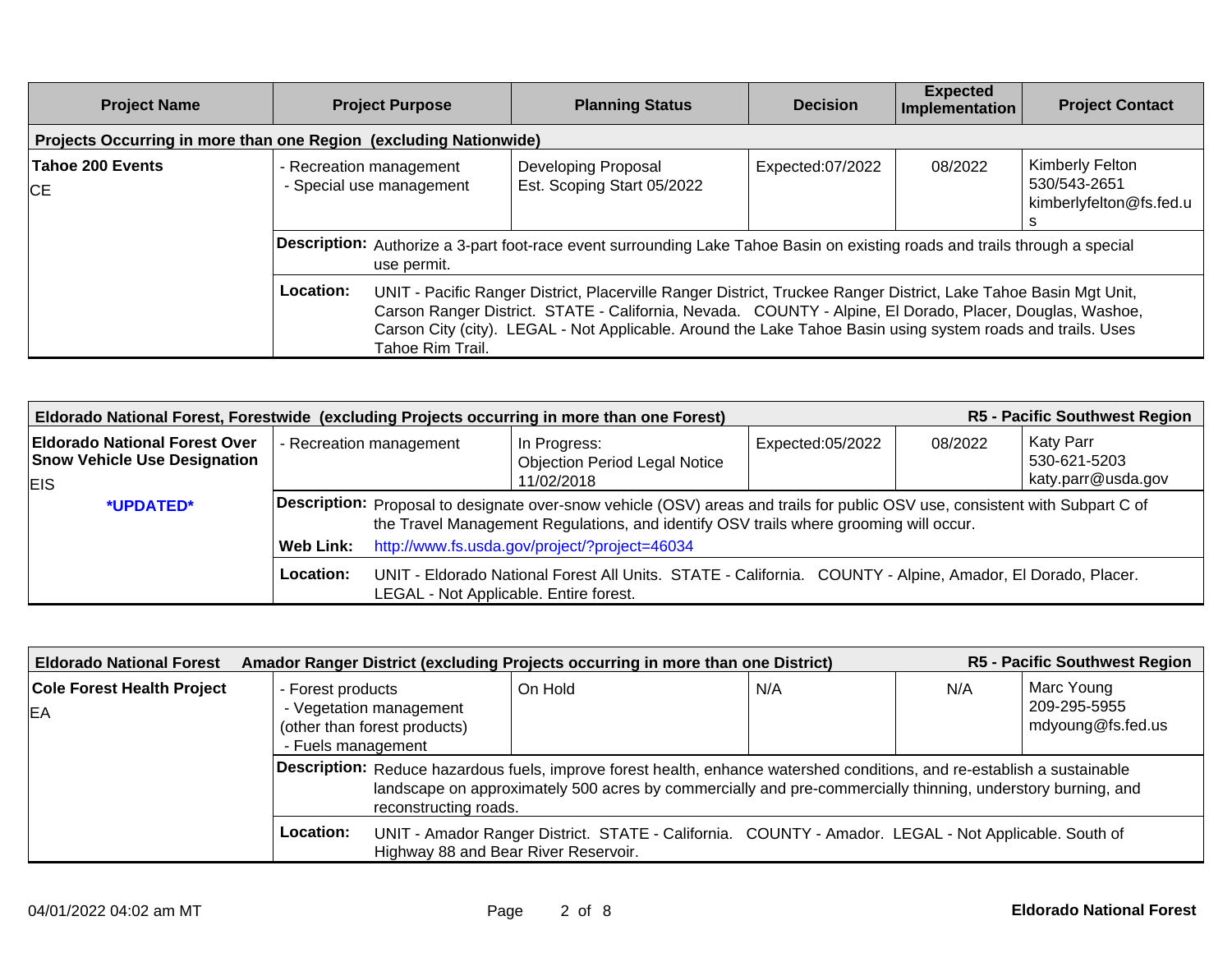| <b>Project Name</b>                                                                                                                                                                                                                                                  | <b>Project Purpose</b>                                                                                                                   | <b>Planning Status</b>                                                                                                                                                                                                                                                | <b>Decision</b>  | <b>Expected</b><br>Implementation | <b>Project Contact</b>                                                       |  |  |
|----------------------------------------------------------------------------------------------------------------------------------------------------------------------------------------------------------------------------------------------------------------------|------------------------------------------------------------------------------------------------------------------------------------------|-----------------------------------------------------------------------------------------------------------------------------------------------------------------------------------------------------------------------------------------------------------------------|------------------|-----------------------------------|------------------------------------------------------------------------------|--|--|
| <b>Eldorado National Forest</b>                                                                                                                                                                                                                                      |                                                                                                                                          | Amador Ranger District (excluding Projects occurring in more than one District)                                                                                                                                                                                       |                  |                                   | <b>R5 - Pacific Southwest Region</b>                                         |  |  |
| <b>East Silver Lake Recreation</b><br><b>Residence Well Installation</b><br>CE                                                                                                                                                                                       | - Special area management                                                                                                                | In Progress:<br>Scoping Start 02/10/2022                                                                                                                                                                                                                              | Expected:04/2022 | 08/2022                           | <b>Christopher Sailor</b><br>209-295-5960<br>christopher.sailor@usda<br>.gov |  |  |
| *NEW LISTING*                                                                                                                                                                                                                                                        | Web Link:                                                                                                                                | Description: East Silver Lake Improvement District (ESLIA) has proposed to install a well within the East Silver Lake Recreation<br>Residence Tract to provide water to the cabin tract.<br>http://www.fs.usda.gov/project/?project=61648                             |                  |                                   |                                                                              |  |  |
|                                                                                                                                                                                                                                                                      | Location:                                                                                                                                | UNIT - Amador Ranger District. STATE - California. COUNTY - Amador. LEGAL - Section 33, Township 10N,<br>Range 17E. This project will be located withing the East Silver Lake Recreation Residence tract along the Amador<br>County maintained road, Kit Carson Road. |                  |                                   |                                                                              |  |  |
| <b>Forest Projects Plan (Phase 1)</b><br>CE<br>*NEW LISTING*                                                                                                                                                                                                         | - Wildlife, Fish, Rare plants<br>- Vegetation management<br>(other than forest products)<br>- Fuels management<br>- Watershed management | Developing Proposal<br>Est. Scoping Start 04/2022                                                                                                                                                                                                                     | Expected:09/2022 | 10/2022                           | Jesse Plummer<br>530-233-7952<br>jesse.plummer@usda.g<br><b>OV</b>           |  |  |
| Description: The Forest Projects Plan (Phase 1) is a landscape level forest, community, and wildlife habitat enhancement and<br>protection project proposing non-commercial mechanical fuel reduction work, manual vegetation treatments, and<br>prescribed burning. |                                                                                                                                          |                                                                                                                                                                                                                                                                       |                  |                                   |                                                                              |  |  |
|                                                                                                                                                                                                                                                                      | Web Link:                                                                                                                                | http://www.fs.usda.gov/project/?project=61932                                                                                                                                                                                                                         |                  |                                   |                                                                              |  |  |
|                                                                                                                                                                                                                                                                      | Location:                                                                                                                                | UNIT - Amador Ranger District. STATE - California. COUNTY - Placer. LEGAL - Not Applicable. The project<br>area is located on the Amador Ranger District.                                                                                                             |                  |                                   |                                                                              |  |  |

**Eldorado National Forest Georgetown Ranger District (excluding Projects occurring in more than one District) R5 - Pacific Southwest Region**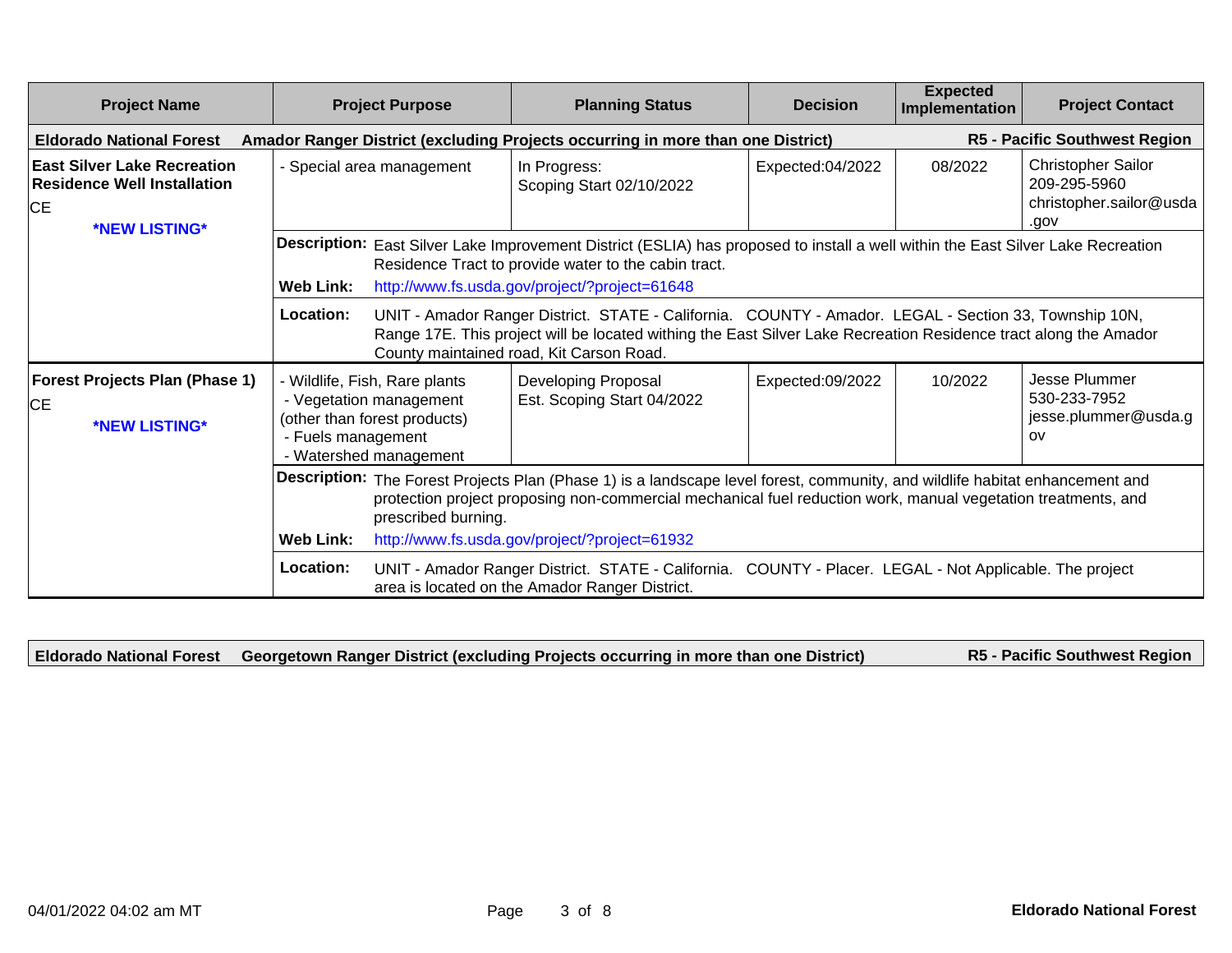| <b>Project Name</b>                                                                                                          | <b>Project Purpose</b>        |                                                                                                                                                                                                                                                 | <b>Planning Status</b>                                                                                                                                                                                                                                                                                                                                                                                                             | <b>Decision</b>    | <b>Expected</b><br>Implementation | <b>Project Contact</b>                                                      |
|------------------------------------------------------------------------------------------------------------------------------|-------------------------------|-------------------------------------------------------------------------------------------------------------------------------------------------------------------------------------------------------------------------------------------------|------------------------------------------------------------------------------------------------------------------------------------------------------------------------------------------------------------------------------------------------------------------------------------------------------------------------------------------------------------------------------------------------------------------------------------|--------------------|-----------------------------------|-----------------------------------------------------------------------------|
| <b>Eldorado National Forest</b>                                                                                              |                               |                                                                                                                                                                                                                                                 | Georgetown Ranger District (excluding Projects occurring in more than one District)                                                                                                                                                                                                                                                                                                                                                |                    |                                   | R5 - Pacific Southwest Region                                               |
| <b>Amendment to Pacific Gas and</b><br><b>Electric (PG&amp;E) Company's</b><br><b>Master Special Use Permit</b><br><b>CE</b> | - Special use management      |                                                                                                                                                                                                                                                 | Completed                                                                                                                                                                                                                                                                                                                                                                                                                          | Actual: 02/02/2022 | 03/2022                           | Joseph Garrotto<br>775-884-8108<br>joseph.garrotto@usda.g<br>O <sub>V</sub> |
| *NEW LISTING*                                                                                                                | <b>Web Link:</b>              | area is smaller than 0.1 acre.                                                                                                                                                                                                                  | Description: Amend PG&E's Master Special Use Permit to include the installation, use, and maintenance of a remote weather<br>station at Bald Mountain. The weather station would be mounted on a wooden pole and be solar powered. Project<br>http://www.fs.usda.gov/project/?project=61386                                                                                                                                        |                    |                                   |                                                                             |
|                                                                                                                              | Location:                     |                                                                                                                                                                                                                                                 | UNIT - Georgetown Ranger District. STATE - California. COUNTY - El Dorado. LEGAL - Township 12N,<br>Range 11E, Section 12, NW 1/4. Project location is on Bald Mountain, north of the Bald Mountain Lookout Tower.<br>This location is approximately 7 air miles east of the Georgetown Ranger District office.                                                                                                                    |                    |                                   |                                                                             |
| <b>Desert Cold Springs Project</b><br>CE<br>*NEW LISTING*                                                                    | - Fuels management            | - Vegetation management<br>(other than forest products)                                                                                                                                                                                         | In Progress:<br>Scoping Start 02/24/2022                                                                                                                                                                                                                                                                                                                                                                                           | Expected:04/2022   | 04/2022                           | Don Errington<br>530-647-5450<br>donald.errington@usda.<br>gov              |
|                                                                                                                              |                               | jackpot burns).                                                                                                                                                                                                                                 | Description: Combination of fuels reduction and reforestation actions. Fall dead trees and remove to mill or biomass facility, or<br>pile and burn on site. Plant conifer seedlings. Chemically control shrubs. Burn fuel accumulations (broadcast and                                                                                                                                                                             |                    |                                   |                                                                             |
|                                                                                                                              | <b>Web Link:</b><br>Location: |                                                                                                                                                                                                                                                 | http://www.fs.usda.gov/project/?project=61604<br>UNIT - Georgetown Ranger District. STATE - California. COUNTY - Placer. LEGAL - T13N R13E Sections 2<br>and 10. Vicinity of Desert Cold Springs within 2014 King Fire footprint and partially within 2020 Point Fire footprint.                                                                                                                                                   |                    |                                   |                                                                             |
| Dru Barner Campground Water<br><b>System Improvement</b><br><b>CE</b><br>*NEW LISTING*                                       |                               | - Recreation management                                                                                                                                                                                                                         | In Progress:<br>Scoping Start 02/10/2022                                                                                                                                                                                                                                                                                                                                                                                           | Expected:03/2022   | 05/2022                           | Kayla Nimmo<br>530-333-5567<br>Kayla.Nimmo@usda.go                          |
|                                                                                                                              |                               | Description: The Dru Barner Campground water system needs a new power source, filter system, water flow metering and<br>security fencing for solar panels. The generator has failed and needs replacement. Iron accumulates in tank<br>bottoms. |                                                                                                                                                                                                                                                                                                                                                                                                                                    |                    |                                   |                                                                             |
|                                                                                                                              | <b>Web Link:</b><br>Location: |                                                                                                                                                                                                                                                 | http://www.fs.usda.gov/project/?project=61607<br>UNIT - Georgetown Ranger District. STATE - California. COUNTY - El Dorado. LEGAL - T13N R11E SW1/4<br>SW1/4 Section 28, SE1/4 SE1/4 Section 29 Mount Diablo Meridian. The Dru Barner Campground is located off<br>Bottle Hill Road in Georgetown, CA. The project is in the southern portion of the campground, in the vicinity of the<br>group kitchen area and sites 19 and 20. |                    |                                   |                                                                             |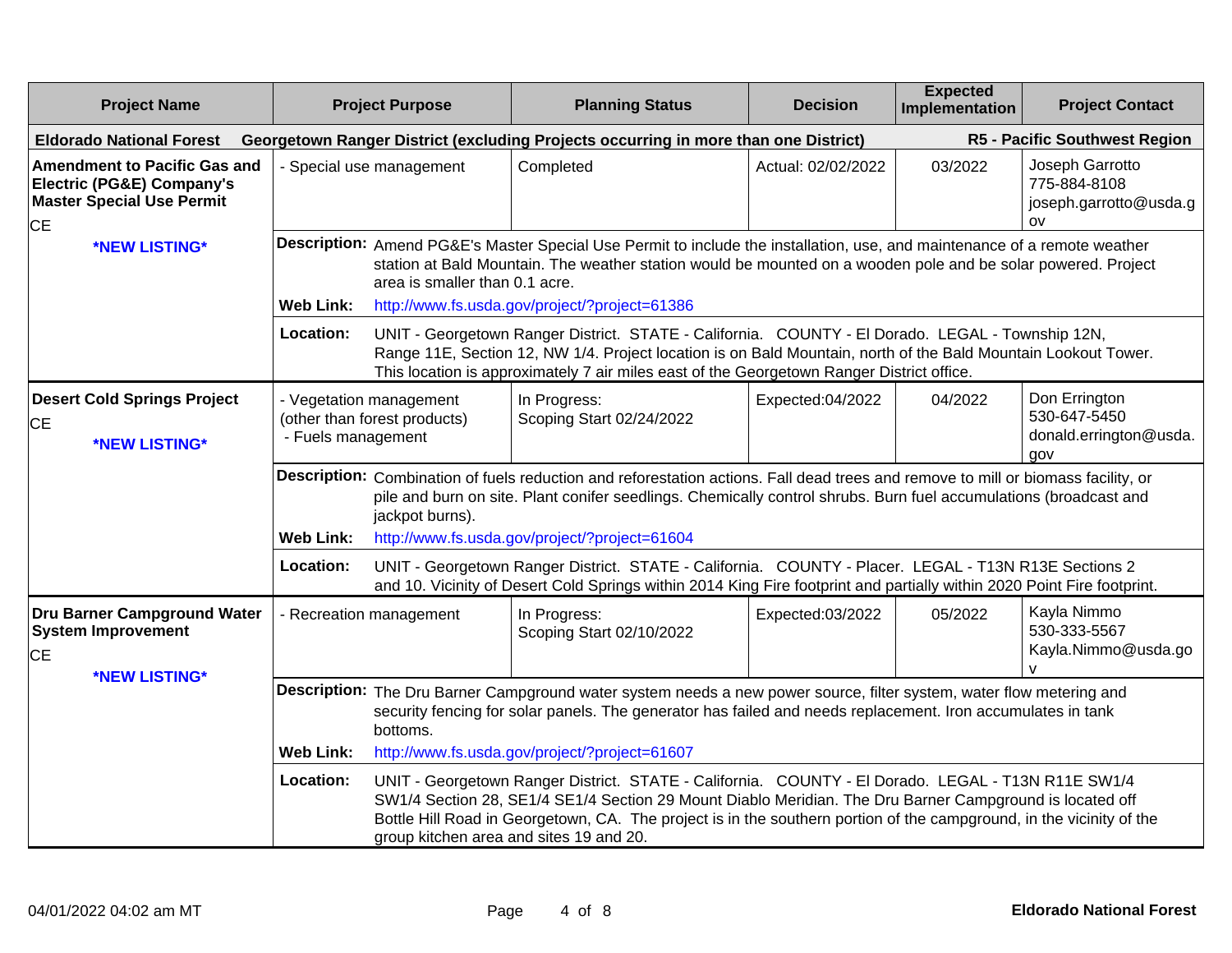| <b>Project Name</b>                                                                                                       |                    | <b>Project Purpose</b>                                                                                                                                                                                                                                                                                                                                        | <b>Planning Status</b>                                                                                                                                                                                                                              | <b>Decision</b>    | <b>Expected</b><br>Implementation | <b>Project Contact</b>                                         |  |
|---------------------------------------------------------------------------------------------------------------------------|--------------------|---------------------------------------------------------------------------------------------------------------------------------------------------------------------------------------------------------------------------------------------------------------------------------------------------------------------------------------------------------------|-----------------------------------------------------------------------------------------------------------------------------------------------------------------------------------------------------------------------------------------------------|--------------------|-----------------------------------|----------------------------------------------------------------|--|
| <b>Eldorado National Forest</b>                                                                                           |                    |                                                                                                                                                                                                                                                                                                                                                               | Georgetown Ranger District (excluding Projects occurring in more than one District)                                                                                                                                                                 |                    |                                   | R5 - Pacific Southwest Region                                  |  |
| <b>Kelsey Fuels Reduction Project</b><br><b>CE</b><br>*UPDATED*                                                           | - Fuels management | - Vegetation management<br>(other than forest products)                                                                                                                                                                                                                                                                                                       | In Progress:<br>Scoping Start 03/11/2021                                                                                                                                                                                                            | Expected:04/2022   | 04/2022                           | Don Errington<br>530-647-5450<br>donald.errington@usda.<br>gov |  |
|                                                                                                                           |                    | grass/forb community.                                                                                                                                                                                                                                                                                                                                         | Description: Mastication (primarily) or hand thinning to reduce fuels and fire hazard on 476 acres within the wildland urban<br>interface. Follow-up burning and herbicide are proposed to maintain reduced fuel conditions and shift fuel types to |                    |                                   |                                                                |  |
|                                                                                                                           | <b>Web Link:</b>   |                                                                                                                                                                                                                                                                                                                                                               | http://www.fs.usda.gov/project/?project=58916                                                                                                                                                                                                       |                    |                                   |                                                                |  |
|                                                                                                                           | Location:          |                                                                                                                                                                                                                                                                                                                                                               | UNIT - Georgetown Ranger District. STATE - California. COUNTY - El Dorado. LEGAL - T11N R11E, Sections<br>6, 18, and 19. MDB&M. Traverse Creek Road and Shoo Fly Road Vicinity in Kelsey, CA.                                                       |                    |                                   |                                                                |  |
| <b>SPECIAL USE PERMIT</b><br><b>AMENDMENT FOR PLACER</b><br><b>COUNTY WATER AGENCY FOR</b><br><b>MIDDLE MEADOWS WATER</b> |                    | - Recreation management<br>- Special use management                                                                                                                                                                                                                                                                                                           | Completed                                                                                                                                                                                                                                           | Actual: 02/02/2022 | 08/2022                           | Kayla Nimmo<br>530-333-5567<br>Kayla.Nimmo@usda.go             |  |
| <b>SOURCE REPAIR</b><br><b>CE</b>                                                                                         |                    | Description: Amend the special use permit issued to Placer County Water Agency for the Middle Meadows Water Source<br>Repairs to include a new well. This well will supply water to Middle Meadows Group Campground.                                                                                                                                          |                                                                                                                                                                                                                                                     |                    |                                   |                                                                |  |
| *NEW LISTING*                                                                                                             | <b>Web Link:</b>   | http://www.fs.usda.gov/project/?project=61532                                                                                                                                                                                                                                                                                                                 |                                                                                                                                                                                                                                                     |                    |                                   |                                                                |  |
|                                                                                                                           | Location:          | from Georgetown, California.                                                                                                                                                                                                                                                                                                                                  | UNIT - Georgetown Ranger District. STATE - California. COUNTY - Placer. LEGAL - T14N, R13E, section 24.<br>The project is located east of Middle Meadows Group Campground. The location is approximately 23 air miles                               |                    |                                   |                                                                |  |
| <b>Special Use Permit for a SMUD</b><br>Buried 4kV powerline and fiber<br>optic cable<br>IСE                              |                    | - Special use management                                                                                                                                                                                                                                                                                                                                      | Completed                                                                                                                                                                                                                                           | Actual: 02/02/2022 | 02/2022                           | Kayla Nimmo<br>530-333-5567<br>Kayla.Nimmo@usda.go             |  |
| *NEW LISTING*                                                                                                             |                    | Description: Issue special use permit to Sacramento Municipal Utility District. Install, operate, and maintain underground 4kV<br>powerline & fiber optic communication line. Install cables in existing road. Store excess excavated material at<br>existing stockpile site.                                                                                 |                                                                                                                                                                                                                                                     |                    |                                   |                                                                |  |
|                                                                                                                           | <b>Web Link:</b>   |                                                                                                                                                                                                                                                                                                                                                               | http://www.fs.usda.gov/project/?project=61467                                                                                                                                                                                                       |                    |                                   |                                                                |  |
|                                                                                                                           | Location:          | UNIT - Georgetown Ranger District. STATE - California. COUNTY - El Dorado. LEGAL - Township 11 North,<br>Range 12 East, portions of sections 10 and 15. The project is located on Forest System Roads 11N12 and 12N34<br>between the Camino Surge Shaft and Brush Creek Reservoir. The project area is approx. 5 air miles northwest of<br>Pollock Pines, CA. |                                                                                                                                                                                                                                                     |                    |                                   |                                                                |  |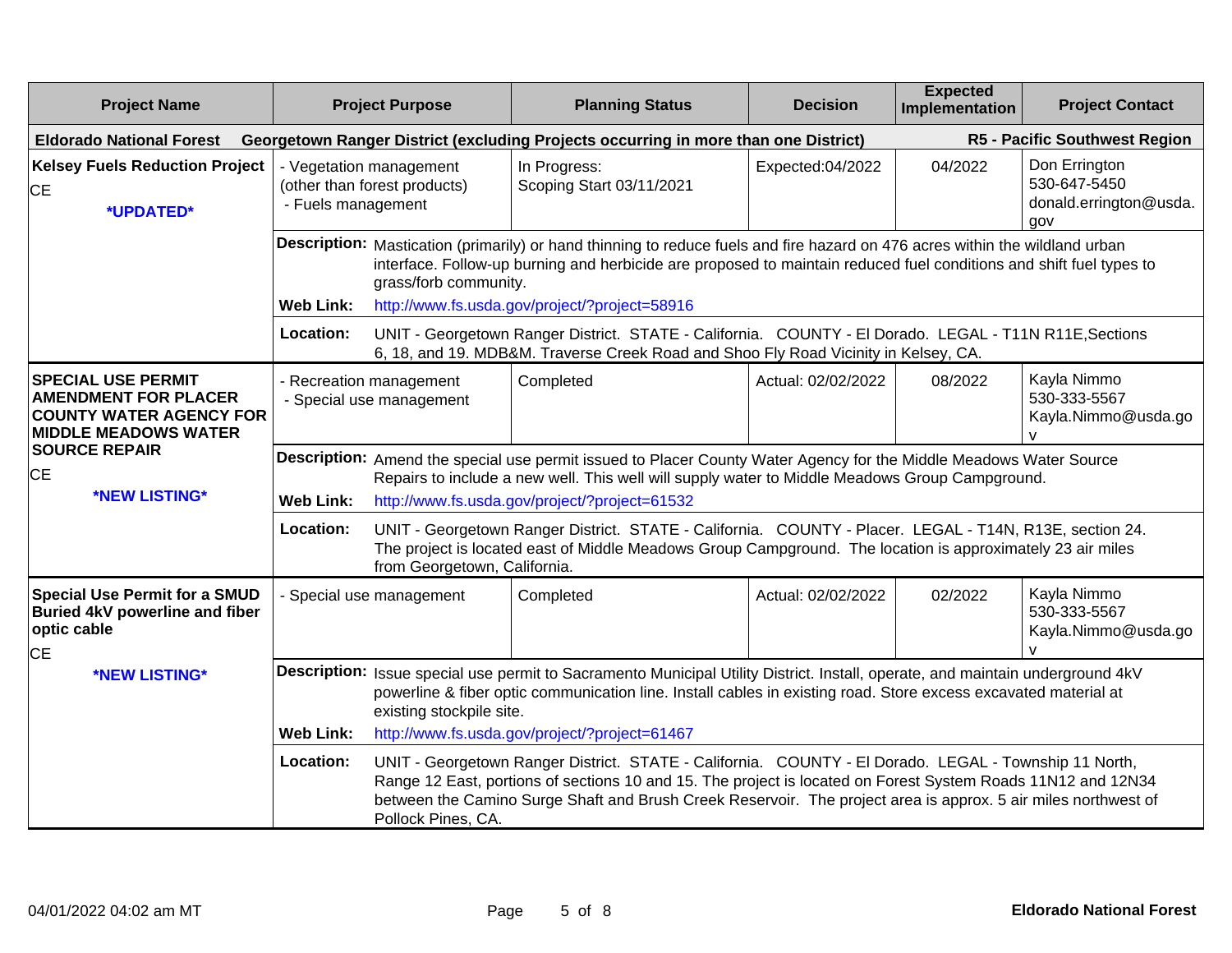| <b>Project Name</b>                                                           | <b>Project Purpose</b>                                                                                                                                                                                                                                                      | <b>Planning Status</b>                                                                                                                                                                                                                                                                                                                                                                                                                                                    | <b>Decision</b>    | <b>Expected</b><br>Implementation | <b>Project Contact</b>                                                  |  |  |
|-------------------------------------------------------------------------------|-----------------------------------------------------------------------------------------------------------------------------------------------------------------------------------------------------------------------------------------------------------------------------|---------------------------------------------------------------------------------------------------------------------------------------------------------------------------------------------------------------------------------------------------------------------------------------------------------------------------------------------------------------------------------------------------------------------------------------------------------------------------|--------------------|-----------------------------------|-------------------------------------------------------------------------|--|--|
| <b>Eldorado National Forest</b>                                               |                                                                                                                                                                                                                                                                             | Pacific Ranger District (excluding Projects occurring in more than one District)                                                                                                                                                                                                                                                                                                                                                                                          |                    |                                   | <b>R5 - Pacific Southwest Region</b>                                    |  |  |
| <b>UC Cow Camp Meadow</b><br><b>Thinning Project</b><br>CE<br>*NEW LISTING*   | - Wildlife, Fish, Rare plants<br>- Vegetation management<br>(other than forest products)<br>- Watershed management                                                                                                                                                          | Developing Proposal<br>Est. Scoping Start 04/2022                                                                                                                                                                                                                                                                                                                                                                                                                         | Expected:06/2022   | 07/2022                           | <b>Vincent Pacific</b><br>541-947-6346<br>vincent.pacific@usda.g<br>OV. |  |  |
|                                                                               | trap sediment.                                                                                                                                                                                                                                                              | Description: Improve wildlife habitat and meadow hydrology by removing small conifer trees (<10" dbh) that are encroaching<br>UC Cow Camp Meadow. Cut trees using chainsaws; then scatter and/or chip. Place few trees in stream channel to                                                                                                                                                                                                                               |                    |                                   |                                                                         |  |  |
|                                                                               | <b>Web Link:</b><br>Location:<br>Lake Recreation Area.                                                                                                                                                                                                                      | http://www.fs.usda.gov/project/?project=61598<br>UNIT - Pacific Ranger District. STATE - California. COUNTY - El Dorado. LEGAL - T12N R16E Section 8. UC<br>Cow Camp Meadow, adjacent to Barrett 4WD Trail, approximately 4.5 miles north from the trailhead at Wrights                                                                                                                                                                                                   |                    |                                   |                                                                         |  |  |
| <b>Wilson Meadow and Calf</b><br><b>Pasture Meadow Restoration</b><br>Project | - Recreation management<br>- Wildlife, Fish, Rare plants<br>- Watershed management                                                                                                                                                                                          | Completed                                                                                                                                                                                                                                                                                                                                                                                                                                                                 | Actual: 02/16/2022 | 09/2022                           | <b>Vincent Pacific</b><br>541-947-6346<br>vpacific@fs.fed.us            |  |  |
| CE<br>*UPDATED*                                                               | Description: Improve hydrologic function within 2 meadows which have been highly manipulated by past logging, ranching,<br>roads and diversions. In-channel work would include 'Stage 0' gully fill and meadow surface reshaping techniques.<br>Reroute a section of trail. |                                                                                                                                                                                                                                                                                                                                                                                                                                                                           |                    |                                   |                                                                         |  |  |
|                                                                               | Location:                                                                                                                                                                                                                                                                   | <b>Web Link:</b><br>http://www.fs.usda.gov/project/?project=55803<br>UNIT - Pacific Ranger District. STATE - California. COUNTY - El Dorado. LEGAL - Wilson Meadow (90<br>acres): T11N, R16E, Sections 6 &7; Calf Pasture (30 acres): T31N, R15E, Section 33. Wilson Meadow is located<br>at the intersection of Wrights Lake Rd (11N26) and Wrights Tie Rd (11N37). Calf Pasture is approx. 1 mile east of<br>Van Vleck Meadow/Tells Equestrian Camp (at end of 13N22D). |                    |                                   |                                                                         |  |  |

|  | <b>Eldorado National Forest</b> Placerville Ranger District (excluding Projects occurring in more than one District) | R5 - Pacific Southwest Region |
|--|----------------------------------------------------------------------------------------------------------------------|-------------------------------|
|--|----------------------------------------------------------------------------------------------------------------------|-------------------------------|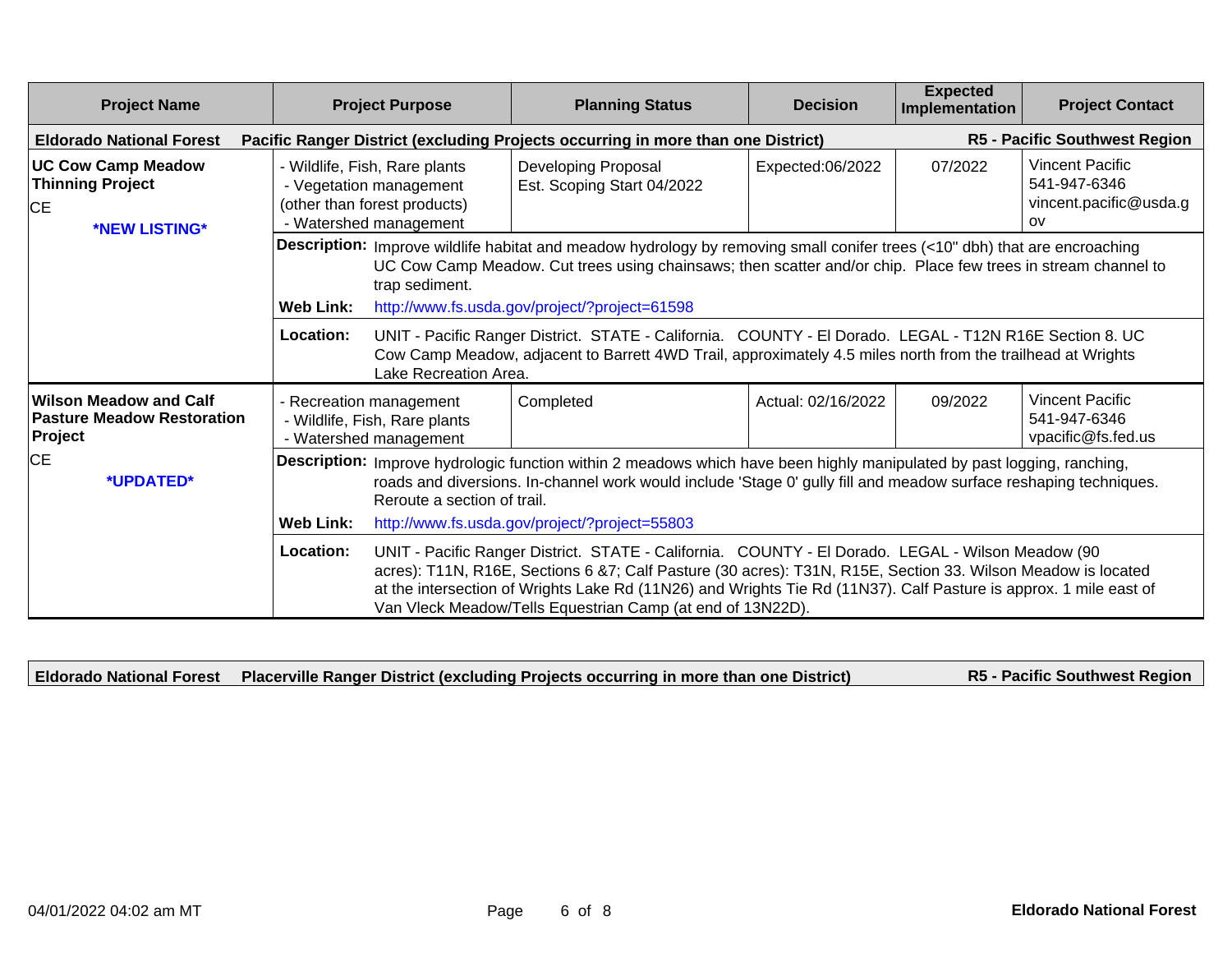| <b>Project Name</b>                                                                                                |                                                                               | <b>Project Purpose</b>                                                                   | <b>Planning Status</b>                                                                                                                                                                                                                                                                                                                                                                                                 | <b>Decision</b>    | <b>Expected</b><br>Implementation | <b>Project Contact</b>                                                     |
|--------------------------------------------------------------------------------------------------------------------|-------------------------------------------------------------------------------|------------------------------------------------------------------------------------------|------------------------------------------------------------------------------------------------------------------------------------------------------------------------------------------------------------------------------------------------------------------------------------------------------------------------------------------------------------------------------------------------------------------------|--------------------|-----------------------------------|----------------------------------------------------------------------------|
| <b>Eldorado National Forest</b>                                                                                    |                                                                               |                                                                                          | Placerville Ranger District (excluding Projects occurring in more than one District)                                                                                                                                                                                                                                                                                                                                   |                    |                                   | R5 - Pacific Southwest Region                                              |
| <b>Caldor Fire Reforestation Along</b><br><b>Mormon Emigrant Trail and</b><br><b>Silver Fork Road</b><br><b>CE</b> | - Fuels management                                                            | - Vegetation management<br>(other than forest products)                                  | Completed                                                                                                                                                                                                                                                                                                                                                                                                              | Actual: 02/28/2022 | 03/2022                           | <b>Allen Speering</b><br>530-647-5327<br>allen.speering@usda.go            |
| *NEW LISTING*                                                                                                      | <b>Web Link:</b>                                                              |                                                                                          | Description: The project will plant approximately 200 acres (approximately 40,000 trees) along portions of the Mormon<br>Emigrant Trail and Silver Fork Road within the Caldor Fire burn area.<br>http://www.fs.usda.gov/project/?project=61602                                                                                                                                                                        |                    |                                   |                                                                            |
|                                                                                                                    | Location:                                                                     |                                                                                          | UNIT - Placerville Ranger District. STATE - California. COUNTY - El Dorado. LEGAL - Silver Fork Rd: T 11N<br>R 15E Sections 27, 34,35; T 10N R 15 E Section 1; T 10N R 16 E Section 6-8<br>Mormon Emigrant Trail: T 10N R 14 E Section 17,18, 20-24. Silver Fork Rd: T 11N R 15E Sections 27, 34,35; T<br>10N R 15 E Section 1 ; T 10N R 16 E Section 6-8<br>Mormon Emigrant Trail: T 10N R 14 E Section 17,18, 20-24. |                    |                                   |                                                                            |
| <b>Caldor Fire Tribal Native Plant</b><br><b>Restoration Project</b><br><b>CE</b><br>*UPDATED*                     | - Heritage resource<br>management<br>- Fuels management                       | - Wildlife, Fish, Rare plants<br>- Vegetation management<br>(other than forest products) | In Progress:<br>Scoping Start 02/22/2022                                                                                                                                                                                                                                                                                                                                                                               | Expected:04/2022   | 04/2022                           | <b>Charles Hutcheson</b><br>435-201-9538<br>charles.hutcheson@usd<br>a.gov |
|                                                                                                                    | <b>Web Link:</b>                                                              |                                                                                          | Description: In collaboration with tribal partners, this project will reduce fuels (via hand felling/thinning/piling, chipping) and re-<br>establish native plants at culturally significant areas and sensitive plant sites that burned in the 2021 Caldor Fire.<br>http://www.fs.usda.gov/project/?project=61304                                                                                                     |                    |                                   |                                                                            |
|                                                                                                                    | Location:                                                                     |                                                                                          | UNIT - Placerville Ranger District. STATE - California. COUNTY - El Dorado. LEGAL - Not Applicable. Within<br>the Caldor Fire area with low-impact activities at 15 sites (totaling approximately 60 acres).                                                                                                                                                                                                           |                    |                                   |                                                                            |
| <b>Grizzly Flat Community Fuel</b><br><b>Break</b><br><b>CE</b>                                                    | - Vegetation management<br>(other than forest products)<br>- Fuels management |                                                                                          | <b>Developing Proposal</b><br>Est. Scoping Start 04/2022                                                                                                                                                                                                                                                                                                                                                               | Expected:05/2022   | 05/2022                           | <b>Brian Brown</b><br>530-647-5304<br>Brian.Brown@usda.gov                 |
| *NEW LISTING*                                                                                                      |                                                                               | Description: The Grizzly Flat Community Fuel Break would                                 |                                                                                                                                                                                                                                                                                                                                                                                                                        |                    |                                   |                                                                            |
|                                                                                                                    | <b>Web Link:</b>                                                              |                                                                                          | http://www.fs.usda.gov/project/?project=61793                                                                                                                                                                                                                                                                                                                                                                          |                    |                                   |                                                                            |
|                                                                                                                    | Location:                                                                     |                                                                                          | UNIT - Placerville Ranger District. STATE - California. COUNTY - El Dorado. LEGAL - Not Applicable. A<br>contiguous fuel break would be constructed along Capps Crossing Road, Leoni Road, Caldor Road, and N South<br>road within the Eldorado National Forest east of the Grizzly Flat community.                                                                                                                    |                    |                                   |                                                                            |